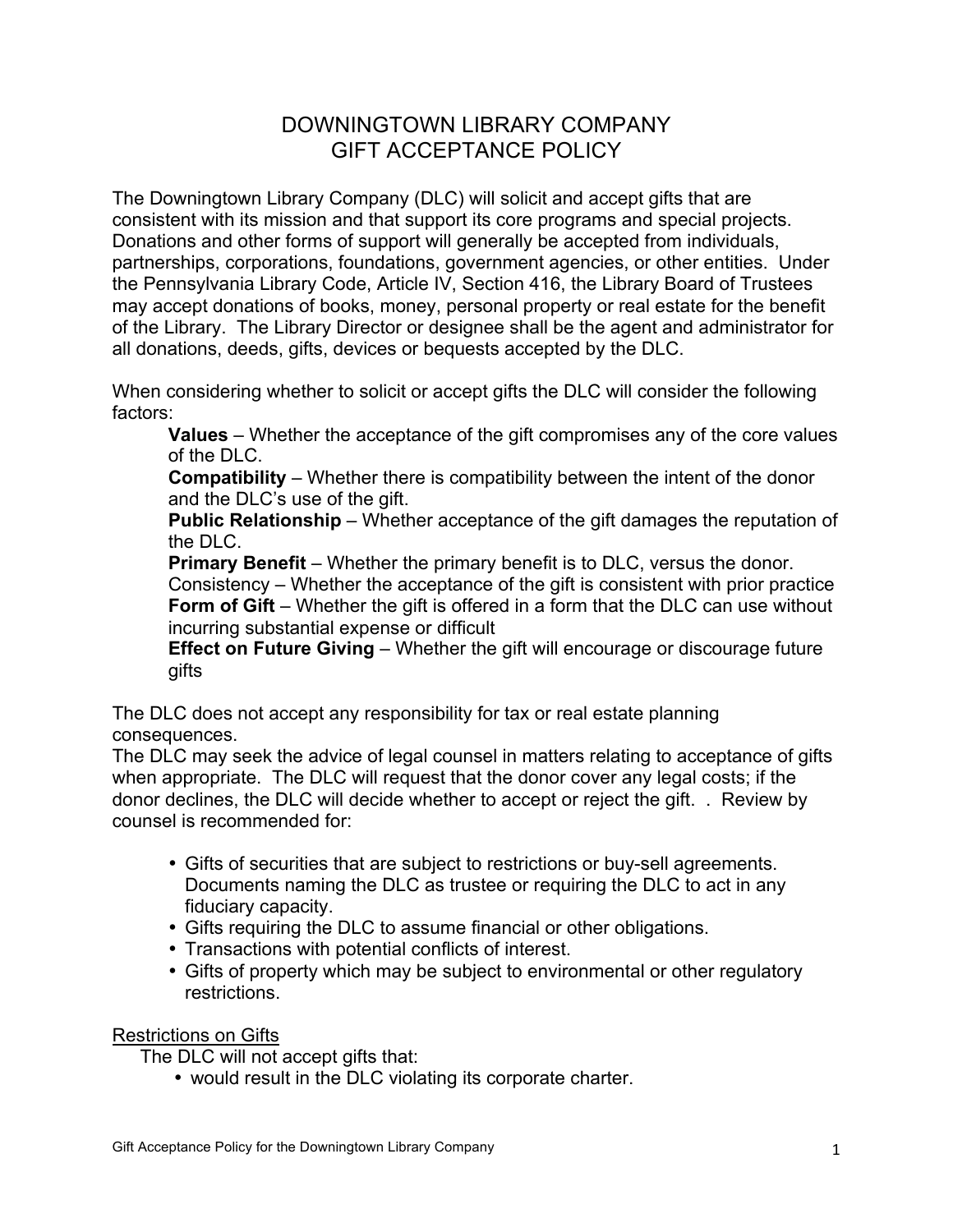- would result in the DLC losing its status as an IRS  $\S$  501(c)(3) not-for-profit organization.
- are too difficult or too expensive to administer in relation to their value.
- would result in any unacceptable consequences for the DLC.
- are anonymous with financial obligations incurred by the DLC.

## Gifts Generally Accepted Without Review

**Cash** - Cash gifts are acceptable in any form, including by check, money order, credit card, or on-line. Donors wishing to make a gift by credit card must provide the card type (e.g., Visa, MasterCard, American Express), card number, expiration date, and name of the cardholder as it appears on the credit card.

**Marketable Securities** - Marketable securities may be transferred electronically to an account maintained at one or more brokerage firms or delivered physically with the transferor's endorsement or signed stock power (with all appropriate signature guarantees) attached. All marketable securities will be sold promptly upon receipt unless otherwise directed by the DLC's Finance Committee of the Board. In some cases marketable securities may be restricted, for example, by applicable securities laws or the terms of the proposed gift; in such instances the decision whether to accept the restricted securities shall be made by the Executive Committee.

## Gifts Subject to Prior Review

Examples of gifts subject to prior professional review include, but are not limited to:

## **Bequests and Beneficiary Designations under Revocable Trusts, Life Insurance Policies, Commercial Annuities and Retirement Plans -**

Donors are encouraged to make bequests to the DLC under their wills, and to name the DLC as the beneficiary under trusts, life insurance policies, commercial annuities, and retirement plans.

**Tangible Personal Property** - The Executive Committee of the Board shall review and determine whether to accept any gifts of tangible personal property in light of the following considerations:

- Whether the property furthers the DLC's mission.
- Whether the property is marketable.
- Whether there are any unacceptable restrictions imposed on the property.
- Whether there any carrying costs for the property for which the DLC may be responsible.
- Whether the title/provenance of the property is clear.

**Life Insurance** - The DLC will accept gifts of life insurance where the DLC is named as both beneficiary and irrevocable owner of the insurance policy. The donor must agree to pay, before due, any future premium payments owing on the policy.